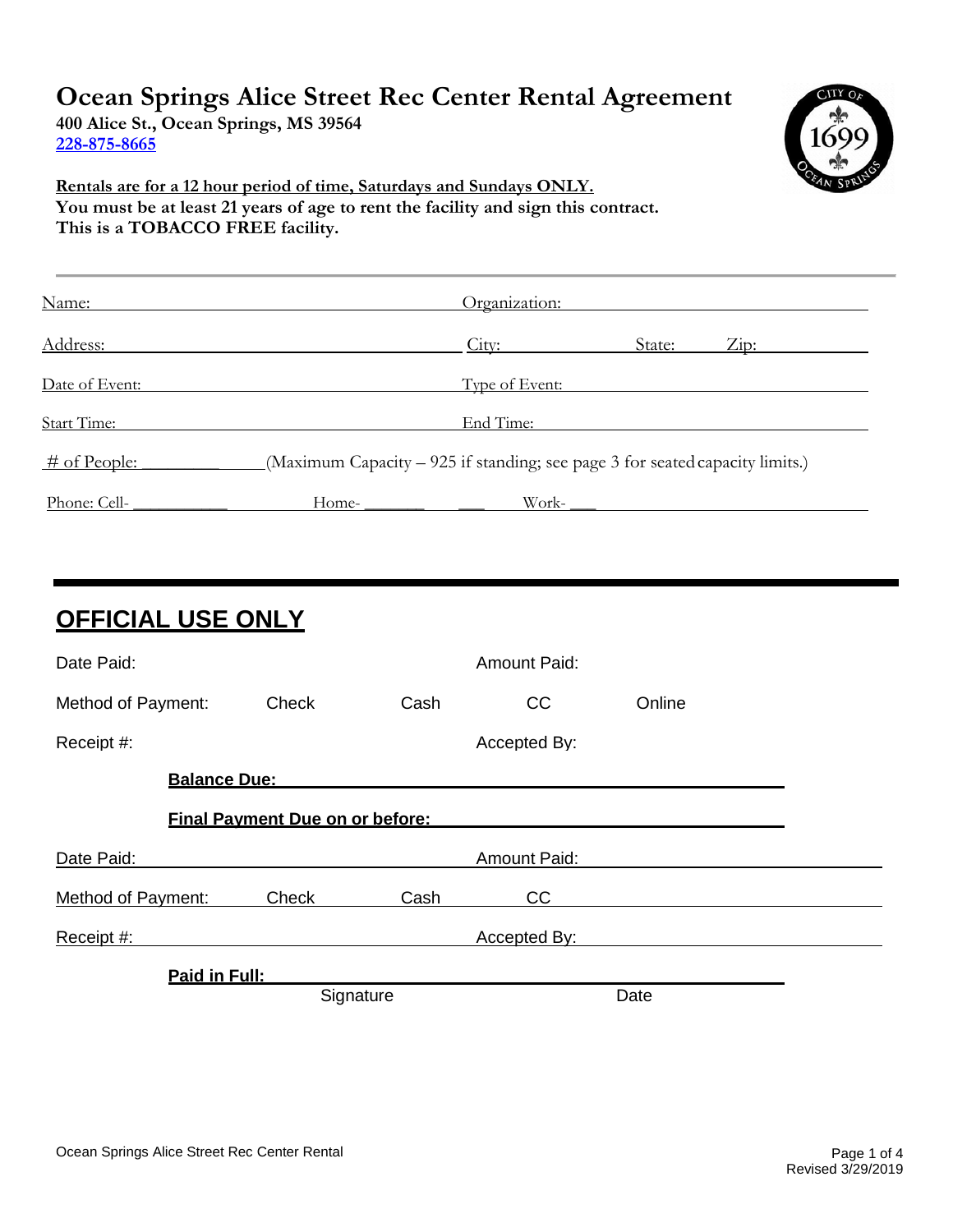### **RENTAL FEES**

#### **Rentals are for a 12 hour period of time, Saturdays and Sundays ONLY.**

| $\cdots$<br>$\sim$<br><b>Section</b><br>$H\Omega$<br>Ha<br>$\sim$<br>$\alpha$ nta<br>$-147$<br>$\mathbf{A}$<br><b>Refigue 1 CC</b><br> | 3200.<br>0.00 |
|----------------------------------------------------------------------------------------------------------------------------------------|---------------|
| $\sim$                                                                                                                                 | ⊄ാ∩∩          |
| $\sim$                                                                                                                                 | ,00           |

- $\Box$ Additional hours must be approved in advance. Additional rental is \$50.00/hour, minimum of 2 hours.
- $\Box$ The deposit is due the DAY THE FACILITY IS BOOKED.
- $\Box$ The balance is due two (2) weeks prior to the event. Failure to pay fees two (2) full weeks in advance will result in cancellation of the rental agreement and forfeiture of deposit.
- $\Box$ IF THE EVENT IS CANCELLED BEFORE OR ON THE DAY OF THE EVENT, THE DEPOSIT IS NON-REFUNDABLE.
- $\Box$ The deposit is REFUNDABLE after the event takes place, provided there is no damage to the facility or its contents and the building must be cleaned. (See attached checklist.)
- $\Box$ Deposit refund checks may take up to 30 days to be issued.

#### **PLEASE INITIAL**

### **ALCOHOL**

- No persons or group renting this facility will be permitted to SELL ALCOHOLIC BEVERAGES to the public unless the seller is Licensed and Bonded by the State of Mississippi. Groups are permitted to bring alcoholic beverages **for their Personal Consumption Only**.
- NO ONE UNDER THE AGE OF 21 WILL BE ALLOWED TO CONSUME ALCOHOL IN A CITY FACILITY (NO EXCEPTIONS).
- IF ANY TYPE OF ALCOHOL IS PRESENT ON THE PREMISES OF THIS FACILITY, YOU ARE REQUIRED TO HAVE SECURITY PRESENT.

### **SECURITY GUARDS AND CHAPERONES**

For security reasons, any function serving alcohol must have two (2) security officers on duty during the event.

All youth groups must have TWO (2) SECURITY GUARDS IN ADDITION TO ONE (1) CHAPERONE FOR EVERY 50 CHILDREN/PEOPLE. The chaperone's name and phone number must be provided before the contract can be signed.

**The cost for each security guard is \$25.00/hr. There is a minimum of four (4) hours per security guard.** The City will book the security guards through the Ocean Springs Police Department. The security guard fee will need to be paid separately the night of your event. The City of Ocean Springs reserves the right to require ADDITIONAL SECURITY AT ITS DISCRETION.

#### FAILURE TO PROVIDE SECURITY WILL BE GROUNDS FOR IMMEDIATE CANCELLATION OF THE RESERVATION AND POSSIBLE FORFEITURE OF THE DEPOSIT.

If a City of Ocean Springs employee is on duty during your rental, he/she is there to open and close the facility and to control all equipment located on the premises of this facility; however, City employees will not handle or move property owned by those other than the City. CITY EMPLOYEES ON DUTY WILL NOT ACT AS CHAPERONES FOR ANY GROUP.

### **CONCESSION AREA**

There are two refrigerators and a microwave oven available.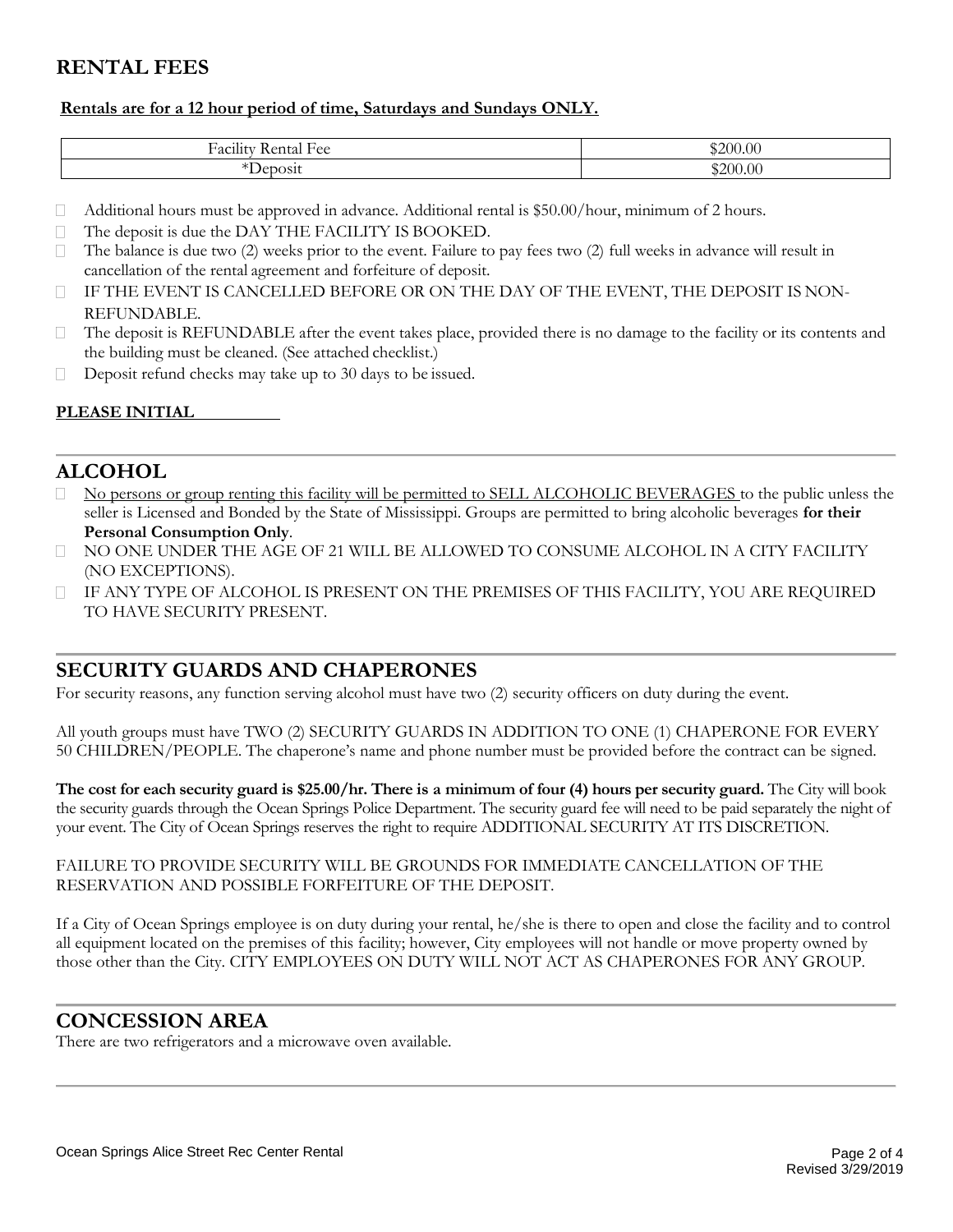## **DECORATING**

Decorating must be done during the time period you have reserved this facility. (If you wish to decorate the day before the event, you must pay the rental fee of \$200.00).

- Materials such as tacks, nails, staples, glue, etc. may not be used to attach decorations or anything else to walls or tables.  $\Box$ 3M packing tape may be used for applying decorations to wood surfaces. NO TAPE ONWALLS.
- Damage to walls will result in loss of deposit and possible additional fees and charges.  $\Box$
- Absolutely NO tape of any kind (vinyl, paper, painters, masking, scotch, etc.) is allowed to be put on the gym floor. This  $\Box$ will result in the loss of deposit and possible additional fees and charges.
- Decorations of any kind may not be attached to the ceiling tiles and/or grids.  $\Box$
- Rice and birdseed are permitted outdoors.
- Under no circumstances are tables, chairs, or any equipment/furniture to be removed from thisfacility.  $\Box$
- If serving food and/or drinks, all tables must be covered with some type oftablecloth.  $\Box$
- $\Box$ No spray glue, bottled bubbles, smoke machines, spray glitter, spray paint, or any type of aerosol adhesives will be allowed in the facility.
- Changing the appearance of this building other than normal decorating is NOT PERMITTED.  $\Box$

FAILURE TO COMPLY WITH THESE REGULATIONS MAY RESULT IN LOSS OF ALL OR PORTIONS OF THE DEPOSIT TO COVER APPLICABLE FEES.

#### **PLEASE INITIAL \_\_\_\_\_\_\_\_\_**

### **TABLES AND CHAIRS AVAILABLE**

Twenty (20) 6 Ft. Rectangular Tables 110 Chairs 110 Chairs

### **RENTAL PROCEDURES**

- Any food remaining from the event must be removed from the facility. If any food is left, it will be disposed of immediately after the event.
- All functions must shut down one hour prior to end time for cleaning, removing food, decorations, and equipment/  $\Box$ furniture belonging to the renter. This includes shutting down music and stop serving alcohol. The City of Ocean Springs will not be responsible for any items left in the facility following the conclusion of the reserved event.
- Gambling in any form is strictly prohibited.  $\Box$
- No animals other than service dogs are allowed in the facility.  $\Box$
- Maintaining order and control over all persons or guests in the group and encouraging them to abide by all the policies and procedures of this facility during the reserved period of time is the renter'sresponsibility.

#### FAILURE TO COMPLY WITH THESE REGULATIONS MAY RESULT IN LOSS OF ALL OR PORTIONS OF THE DEPOSIT TO COVER APPLICABLE FEES.

Renters are responsible for the cost and repair or replacement of any Alice Street Rec Center property (e.g. buildings, grounds, contents, or equipment) which is damaged or destroyed by the renter or anyone attending the function during an event covered by the rental contract. The cost of such repair or replacement will be determined by the City and deducted from the deposit. Any remaining costs not covered by the deposit will be paid in full by the renter up to the amount of the insurance policy deductible. Any damage to any property of the City of Ocean Springs must be reported to the event technician immediately.

Renter, including his/her/its heirs, member, assigns, agents, and/or representatives, agrees that The City shall not be liable for any injury or damages, whether to person or property, originating in contract, tort, equity, or otherwise, associated with Renter's use of the facility, inside or outside the subject building. Renter further agrees to hold harmless, defend, release, covenant not to sue, and indemnify The City for any and all liability, claims, demands, actions, and causes of action whatsoever arising out of